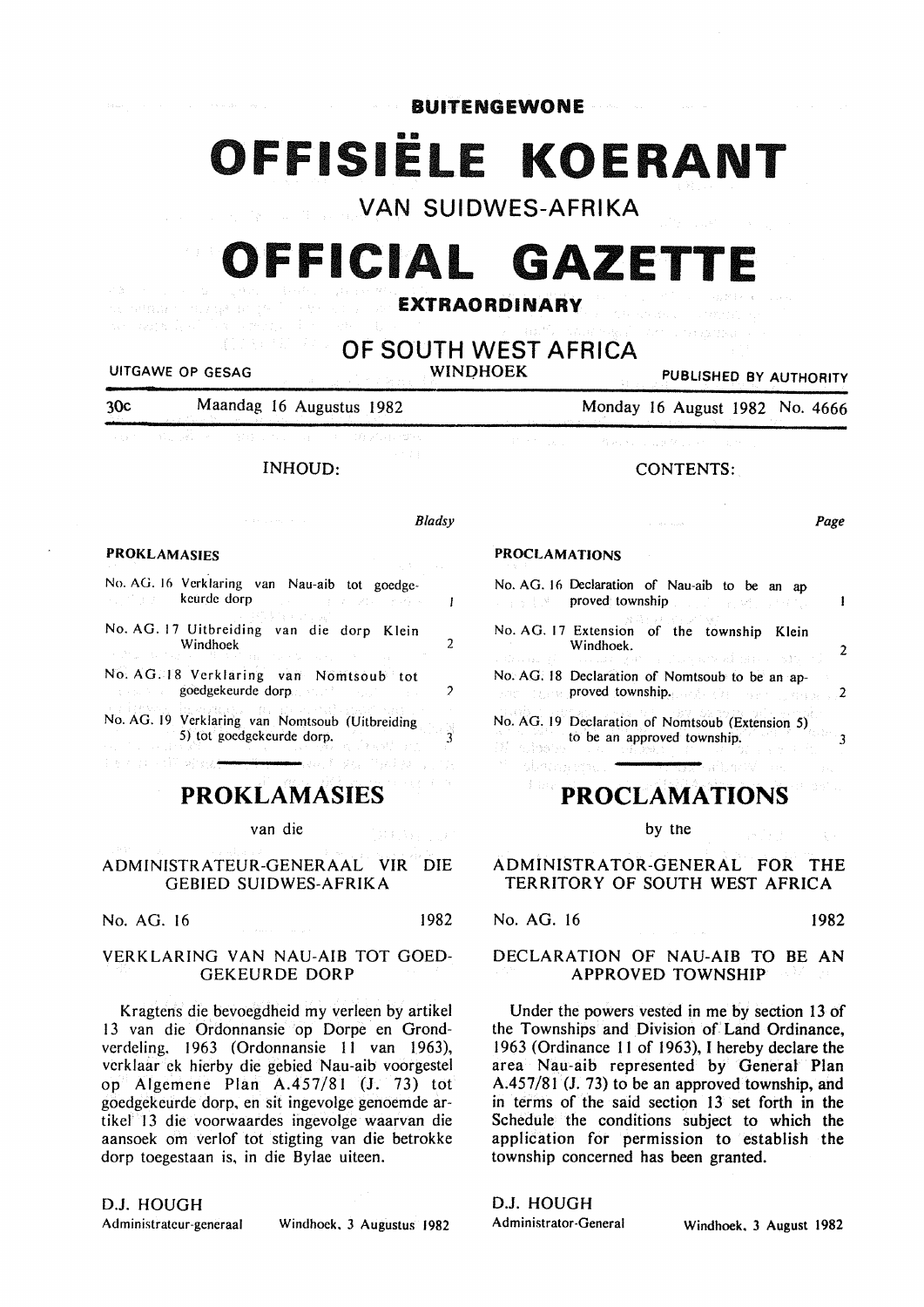I. NAAM VAN DORP

Die dorp heet Nau-aib.

### 2. SAMESTELLING VAN DORP

Die dorp bestaan uit 197 erwe genommer I tot 197, 2 oop ruimtes genom mer 198 en 199 en strate soos aangedui op Algemene Plan A. 457/81 (J.73). - 보이프링 김 소 기간 김 : W

BYLAE

#### 3. GERESER VEER DE ERWE

Erwe 195 en 196 word vir die Goewerment van die Gebied van Suidwes-Afrika gereserveer.

#### (2)74点(シリ)

No. AG. 17 2000 1982

A. Sales

#### UITBREIDING VAN DIE DORP KLEIN WINDHOEK

Kragtens die bevoegdheid my verleen by artikel 29( 1) van die Ordonnansie op Dorpe en Grondverdeling, 1963 (Ordonnansie 11 van 1963), brei ek hierby die grense van die goedgekeurde dorp, Klein Windhoek, uit om, as erf 2632, die stuk grond Gedeelte 60 ('n gedeelte van Gedeelte B) van Klein Windhoekdorp en -dorpsgronde 70 gelee in Registrasie-Afdeling "K" in te sluit.

D.J. HOUGH

Administrateur-generaal Windhoek, 3 Augustus 1982

NESS TREW RELEVATION CONTRACT

取り しんは (40) 高く相互(4): No. AG. 18 a service and conserve 1982

#### VERKLARING VAN NOMTSOUB TOT GOEDGEKEURDE DORP A.

Kragtens die bevoegdheid my verleen by artike1 13 van die Ordonnansie op Dorpe en Grondverdeling, 1963 (Ordonnansie 11 van 1963), verklaar ek hierby die gebied Nomtsoub voorgestel op Algemene Plan A 81/81 (B73) tot goedgekeurde dorp. behave of and boundary surface o

D.J. HOUGH CY 333 L L Administrateur-generaal Windhoek, 3 Augustus 1982

#### **SCHEDULE**

#### I. NAME OF TOWNSHIP

The township shall be called Nau-aib.

# 2. COMPOSITION OF TOWNSHIP

The township shall comprise 197 erven numbered I to 197, 2 open spaces numbered 198 and I99 and streets as indicated on General Plan A.457/8I (J.73).

#### 接受到 (1) 网络W-21 3. RESERVED ERVEN

Erven I95 and I96 shall be reserved for the Government of the Territory of South West Africa. (1) 网络传统

No. AG. 17 1982

#### EXTENSION OF THE TOWNSHIP KLEIN WINDHOEK

Under the powers vested in me by section 29(1) of the Townships and Division of Land Ordinance, 1963 (Ordinance 11 of 1963), I hereby extend the boundaries of the approved township, Klein Windhoek, to include, as erf 2632, the area of land Portion  $60$  (a portion of Portion B) of Klein Windhoek Town and Townlands 70 situated in Registration Division "K".

D.J. HOUGH

| Administrator-General |  |  |  | Windhoek, 3 August 1982                        |  |  |
|-----------------------|--|--|--|------------------------------------------------|--|--|
|                       |  |  |  | 医腹膜炎 医多种性皮炎 医心包 医神经性脑炎 医心包 医白细胞 医中央性 化二乙烯基 医心包 |  |  |
|                       |  |  |  | しゅうしゅうしゅ (すいたい) ひとまり キャンパナ かえい こうどけいしゅよう ハード   |  |  |

334 S.Y

DEE

No. AG. 18 **1982** 

#### DECLARATION OF NOMTSOUB TO BE AN APPROVED TOWNSHIP

Under the powers vested in me by section 13 of the Townships and Division of Land Ordinance, 1963 (Ordinance 11 of 1963), I hereby declare the area Nomtsoub represented on General Plan A 81/81 (B73) to be an approved township.

and the substitution of a care continuous

# D.J. HOUGH

Administrator-General Windhoek. 3 August 1982

No. 42 5 8 45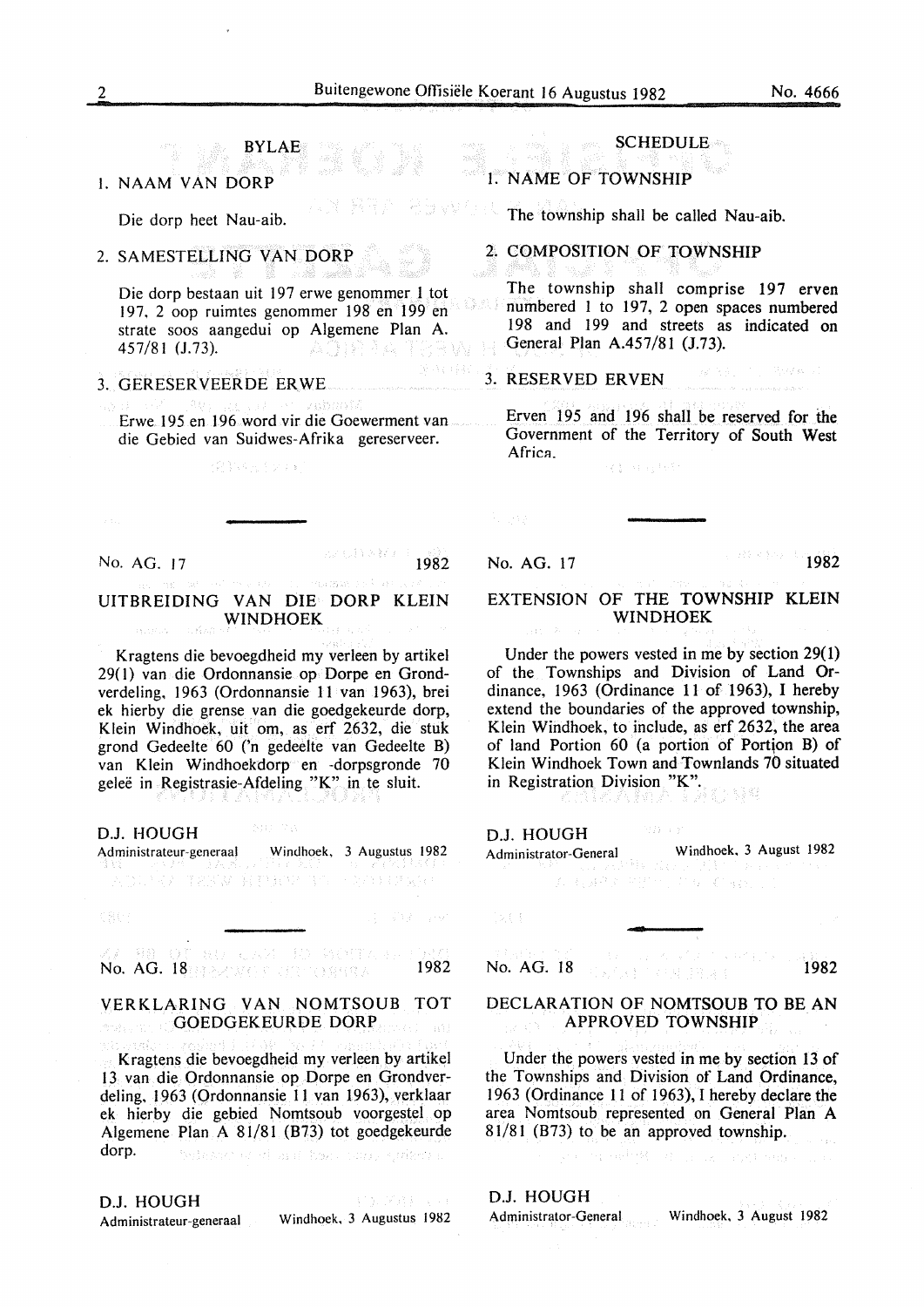No. AG. 19 1982

#### VERKLARING VAN NOMTSOUB (UITBREIDING 5) TOT GOEDGEKEURDE DORP

Kragtens die bevoegdheid my verleen by artikel 13 van die Ordonnansie op Dorpe en Grondverdeling, 1963 (Ordonnansie 11 van 1963), verklaar ek hierby die gebied Nomtsoub (Uitbreiding 5) voorgestel op Algemene Plan A.279/81 (B.74) tot goedgekeurde dorp.

#### D.J. HOUGH

Administrateur-generaal Windhoek, 3 Augustus 1982

No. AG. 19 1982

#### DECLARATION OF NOMTSOUB (EXTENSION 5) TO BE AN APPROVED TOWNSHIP

Under the powers vested in me by section 13 of the Townships and Division of Land Ordinance, 1963 (Ordinance 11 of 1963), I hereby declare the area Nomtsoub (Extension 5) represented on General Plan A.279/81 (B.74) to be an approved township.

D.J. HOUGH Administrator-General Windhoek, 3 August 19R2